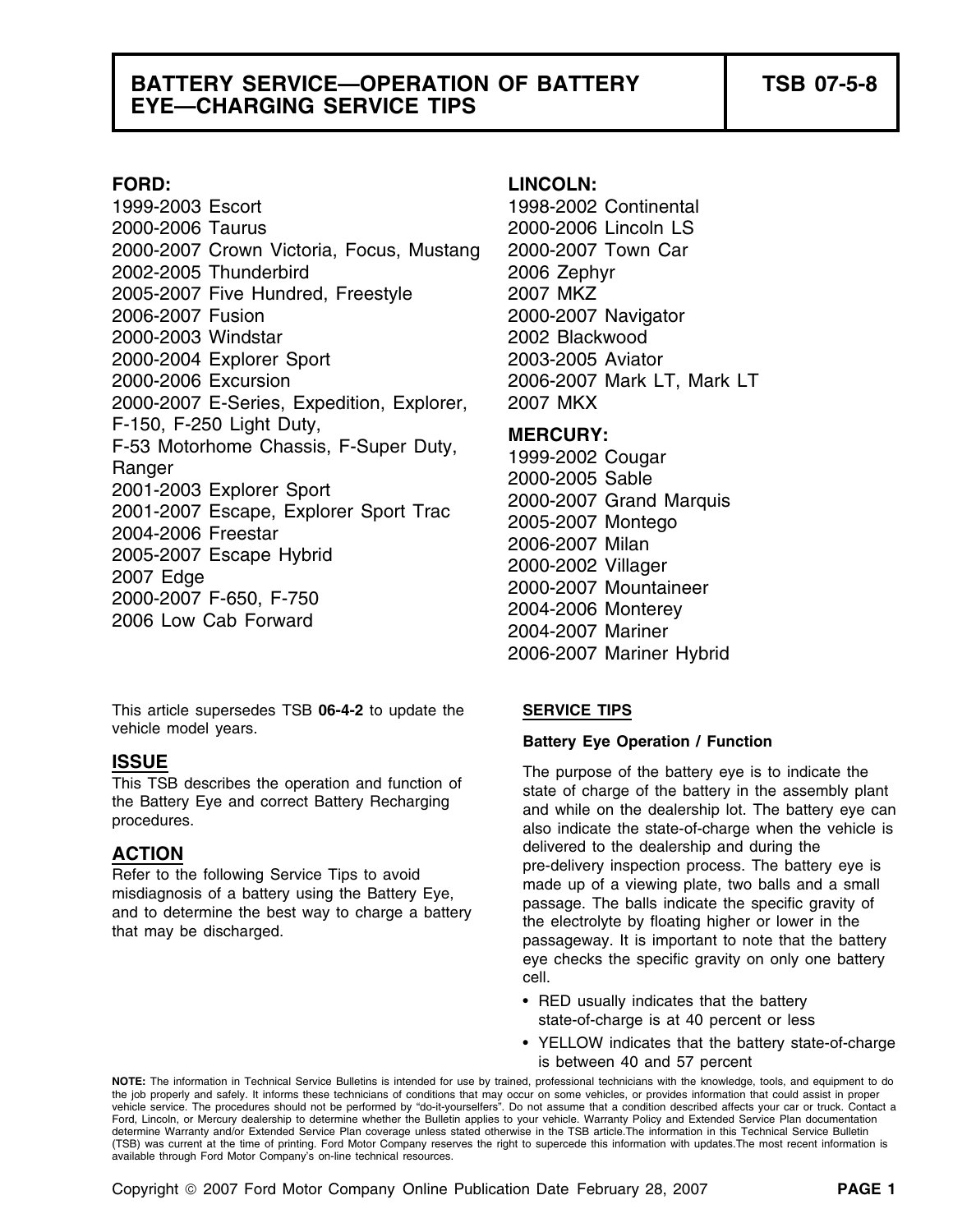# **TSB 07-5-8 (Continued)**

- GREEN indicates that the battery state-of-charge batteries discharge while the vehicle is on the lot
- NO COLOR/BLACK sometimes no color can be some in inventory are generally driven short distances
- 

should not be used to condemn a battery after the idle for 15 minutes to "recharge the battery".<br>
vehicle has been placed in service. After delivery in Discharged batteries should be charged using an vehicle has been placed in service. After delivery, Discharged batteries should be charged using a<br>many things could bappen to cause the battery eve external charger. Refer to the following Battery many things could happen to cause the battery eye external charger. Ref<br>to lead to misdiagnosis of the battery's actual Charging Procedure. to lead to misdiagnosis of the battery's actual state-of-charge. After the vehicle has been in state-of-charge. After the vehicle has been in<br>service, the battery eye does not always accurately<br>reflect the battery state-of-charge. The GR-1 190<br>Battery Tester/Charge or Micro 490 Digital Battery<br>Analyzer should be use

Do not replace a battery based solely on the **Battery Charging Procedure** indication given by the battery eye. The battery eye color simply indicates the battery state-of-charge,<br>not its condition. If the eye indicates the battery<br>may be discharged, Use GR-1 190 Battery<br>Tester/Charger to determine the battery condition or<br>recharge the battery befo 490. The Micro 490 Digital Battery Analyzer (Rotunda

When new vehicles are delivered to the dealership, this TSB without reducing battery life or charge be sure to check the state-of-charge indicator within 72 hours. If the battery eye is red, charge the **NOTE** battery until it is fully charged. Refer to the following  $\overline{BATTERY}$  CHARGERS HAVE IMPROVED<br>Battery Charging Procedure.

is above 57 percent due to normal parasitic key-off loads. Also, vehicles seen at all and the eye appears black. This could<br>happen after the battery has been in service for (30 days or more), vehicles still in inventory will<br>several years and some of the plate material has<br>coated the balls<br>coate vehicle's electrical power needs and maintain the<br>dragged and the electrical power section of the electrical power section of the electrical power section of the damaged and the electrolyte has fallen below the<br>plates<br>deeply discharged battery back near full charge in a<br>deeply discharged battery back near full charge in a The battery eye is a state-of-charge indicator, but<br>should not be used to condemn a battery after the idle for 15 minutes to "recharge the battery".

A red or yellow indicator usually means that the<br>battery is discharged, not defective. Therefore, a<br>battery with a red or yellow eye should not<br>automatically be replaced. The indicator could<br>remain red after recharge becau

GREATLY WITH THE ADDITION OF THE NEW GENERATION OF "PULSE CHARGERS". THESE NEW CHARGERS PULSE CURRENT INTO THE BATTERY THAT BREAKS DOWN THE SULFATION LAYER ON THE BATTERY PLATES, AND GENERALLY REDUCE CHARGING TIMES TO LESS THAN 1 HOUR.

- DEEPLY DISCHARGED A battery that is drained over a prolonged period of time such as an unsold vehicle, to the point it is dead
- SHALLOW DISCHARGE A battery that is drained by leaving an accessory on for several hours or a few days, and has a very low charge